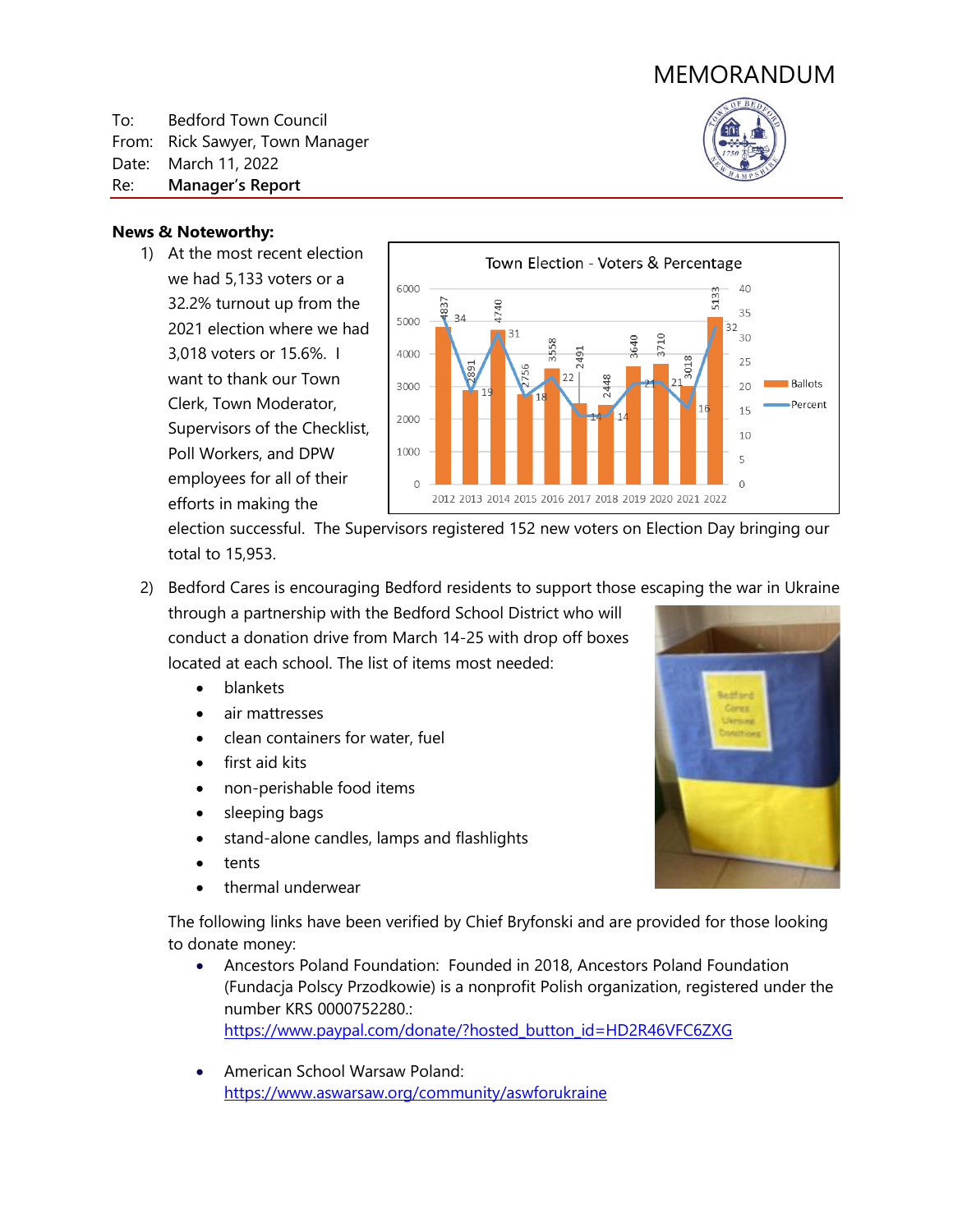- 3) Recently the Town Council and Bedford Historical Society gathered (photo to the right) to celebrate the signing of a long term lease in support of the Society's efforts to open the Stevens Buswell Community Center.
- 4) COVID-19 Pandemic Bedford thankfully has seen a drop in our number of cases with **12 current COVID-19 positive residents.**  Bedford has had a total of 5,108 cases.



57.8% of NH residents are currently vaccinated with Bedford having 62.8% fully vaccinated residents and 70.4% with one dose. There are 47 current hospitalizations and NH has experienced 2,414 COVID related deaths.

5) PFAS Contamination – NHDES and Saint Gobain are testing a large number of private wells in southeastern Bedford but unfortunately they have not announced any remediation steps yet while they wait for more data. If you have received a request for well testing from Golder Associates it is critical that you sign the agreement and return the paperwork as soon as possible.

Outside of the Saint-Gobain area of responsibility (generally north of Route 101) residents can request that their well water be tested by submitting an application through the NHDES website at: [https://www4.des.state.nh.us/nh-pfas-investigation/?page\\_id=307](https://www4.des.state.nh.us/nh-pfas-investigation/?page_id=307)

The Department of Public Works has submitted a \$1.5M grant request with NHDES in hopes of being able to extend a public watermain down Bedford Center Road to Primary Plaza to address PFAS contamination in that area.

- 6) The Town is looking for a special volunteer to be one of our representatives to the State PFAS Commission. This resident should be a member of a drinking water related environmental advocacy citizen organization which is not affiliated with any government or state agency. Even if you are not currently a member of such an organization but are interested in the appointment please contact the Town Manager at: reawyer@bedfordnh.org
- 7) The Town is accepting applications for those interested in serving on our many boards and commissions with applications due by March 25, 2022. The application can be found at: <https://www.bedfordnh.org/DocumentCenter/View/5667/Board-Application>
- 8) The Bedford Citizen's Police Academy is back in 2022 and registration is already full.
- 9) Registration for Camp Witzel summer camp and other summer camp programs are now open and information is available through the Recreation page of the Town Website <https://bedfordnh.myrec.com/info/activities/default.aspx?type=activities>
- 10) The Tax Collector his issued 152 tax delinquency notices which is down from 245 issued at this time last year.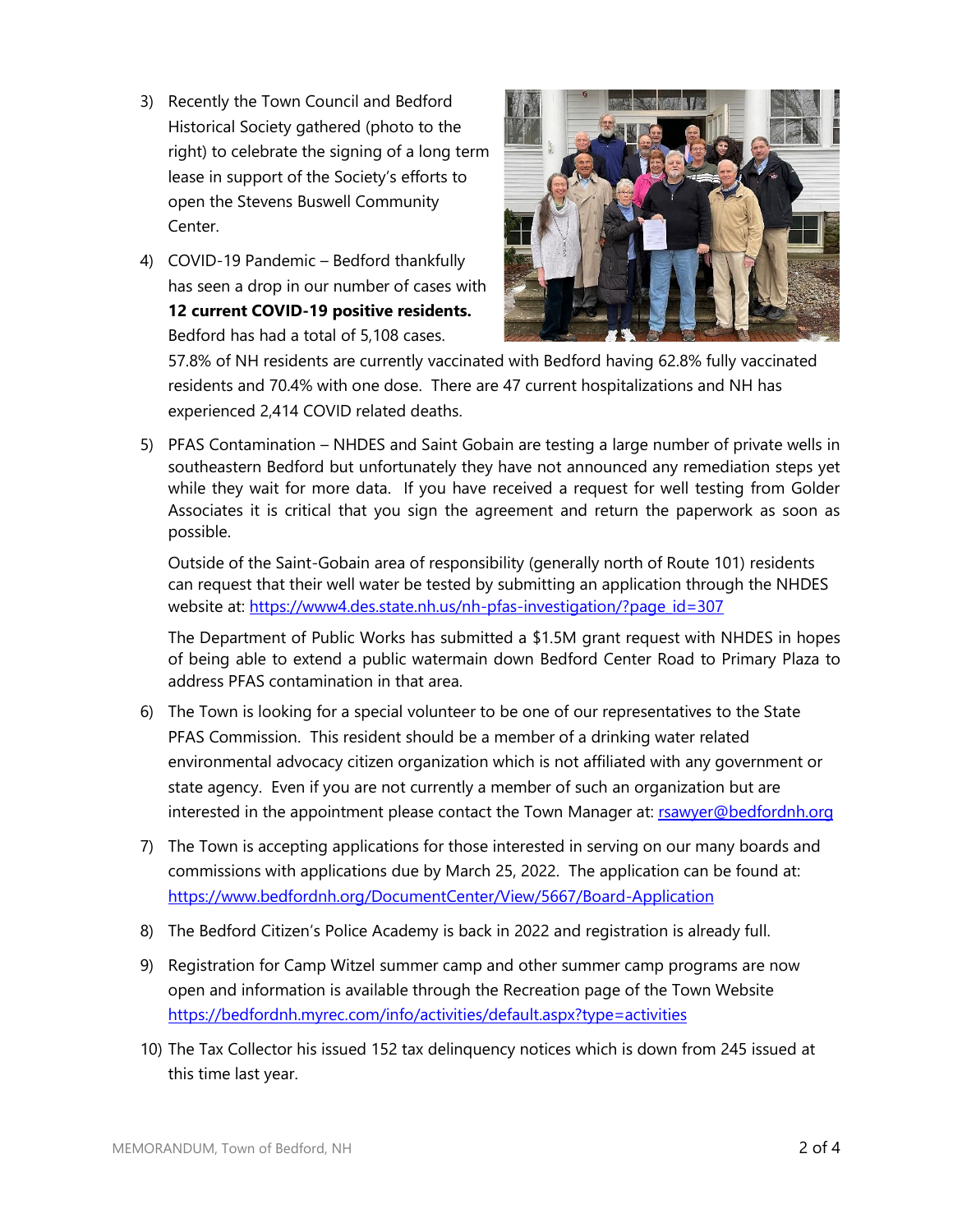11) The Bedford Winter Parking Ban began on November 1<sup>st</sup>, which requires no parking on public roads between midnight and 8 AM.

### **Project Updates:**

- 1) Security System Upgrades The project remains ongoing and most door controls and cameras have been installed. Staff training and will be completed as the buildings are ready to swap over to the new systems.
- 2) Personnel Melanie Wallace will be retiring on April  $1<sup>st</sup>$  after 18 years of service in a couple of roles, most recently as Payroll Accounting Clerk. I thank her for her service and wish her all of the best in retirement. The Highway Superintendent position has been filled with the person starting at the end of March. There are currently 3 openings and 1 other is out on extended leave in the Highway Department. The Police and Fire Departments are fully staffed except for the positions approved at town meeting and two firefighters who are out on extended leave. The Deputy Town Clerk position is vacant which can only be filled by Bedford residents. Those interested should contact the Town Clerk for more information. Applications are being accepted for Payroll Accounting Clerk, Truck Drivers, Transfer Station Attendant, and part time Summer Camp Director, Summer Camp Councilor, and Lifeguard positions.
- 3) Collective Bargaining Agreements The Police, Fire, and DPW agreements all expire at the end of 2022 and the management team for each department is having meetings with the Town Manager, HR Director, and Town Labor Counsel to review potential management requests to be outlined and reviewed with the Town Council on April 13, 2022 in anticipation of initial meetings with the unions in the coming weeks. A hearing was held on March  $11<sup>th</sup>$ by the Public Employee Labor Relations Board regarding the possible formation of a new Professional Fire and Police Officers union. Briefs will be provided by both sides in early April with a decision to follow soon after.

#### **Events:**

- March 13 Cinema Sunday, "Citizen Kane", 1:30-4:30 PM, Bedford Library. Please register in advance on the Library website.
- March 19 NH Big Tree Program Introduction and Winter Tree Identification Workshop, 1:30 – 3 PM, Bedford Library Lower Parking Lot. Please register in advance on the Library website.
- April 3 Concert & Cookies Series, 2:30 PM "Cold Spring Trio Folksy/Bluegrass" at the Library. Please register in advance on the Library website.
- April 10 Cinema Sunday, "High Noon", 1:30-4:30 PM, Bedford Library. Please register in advance on the Library website.
- April 16 Clean up Bedford Spring Event, 9 AM 1 PM.
- May 29 Memorial Day Parade, 1 PM, Bedford High School to McKelvie Intermediate School via County Road with a theme of "Freedom Through Unity".
- June 25 Household Hazardous Waste Day, 8:30 AM 3 PM, Highway Garage, 19 Chubbuck Road.

# **Upcoming Meetings:**